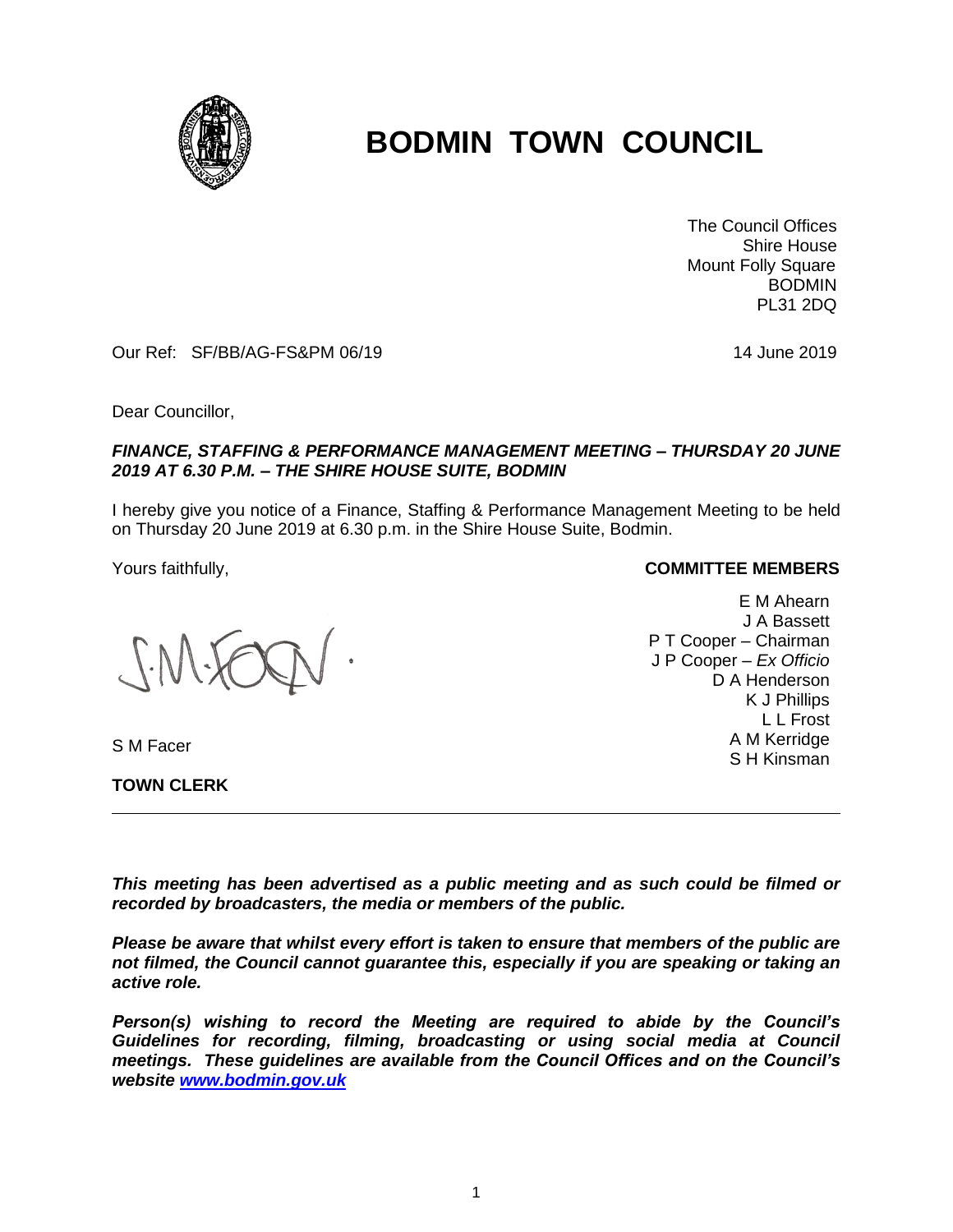# **A G E N D A**

## **Please note that this Committee must have a quorum of five people**

## 1. **CHAIRMAN'S ANNOUNCEMENTS AND APOLOGIES**

- 2. Declarations of Interest Members to declare interests in respect of any item on the agenda;
- 3. Election of Finance, Staffing & Performance Management Committee Vice-Chairman;
- 4. **PUBLIC REPRESENTATION SESSION – An opportunity for local residents to make representations or ask questions relating to items on this agenda.** (Note: a maximum of 15 minutes will be allocated for this session and there will be a time constraint of 5 minutes per speaker);
- 5. To consider and, if approved, adopt the Minutes of the Finance, Staffing and Performance Management Committee Meeting held on 18 April 2019 (copy enclosed);
- 6. Terms of Reference for the Finance, Staffing & Performance Management Committee (copy enclosed);
- 7. West Cornwall CCTV Management Group to appoint a representative;
- 8. To consider and agree the Annual Governance Statement 2018/19 (copy enclosed page 4 on AGAR 2018/19 part 3) – RFO to report;
- 9. To receive the Draft Accounting Statements for the Year Ending 31 March 2019 (copy enclosed – page 5 on AGAR 2018/19 part 3) including:
	- (a) General Reserves;
	- (b) Earmarked Reserves;
	- (c) Bank reconciliation;
- 10. Summary of Investments in the Financial Year 2018/19 made by Bodmin Town Council (copy enclosed);
- 11. Update on BTC Key Objectives, to include:
	- To undertake a staffing review to ensure sufficient capacity and capability to deliver agreed objectives – to note that this item will be considered at the Special Council meeting immediately following this meeting;
- 12. Museum audio visual project to consider and, if appropriate, approve, expenditure – RFO to report (copy to follow);
- 13. Internal Audit Report (copy enclosed);
- 14. Risk management update (copy enclosed);